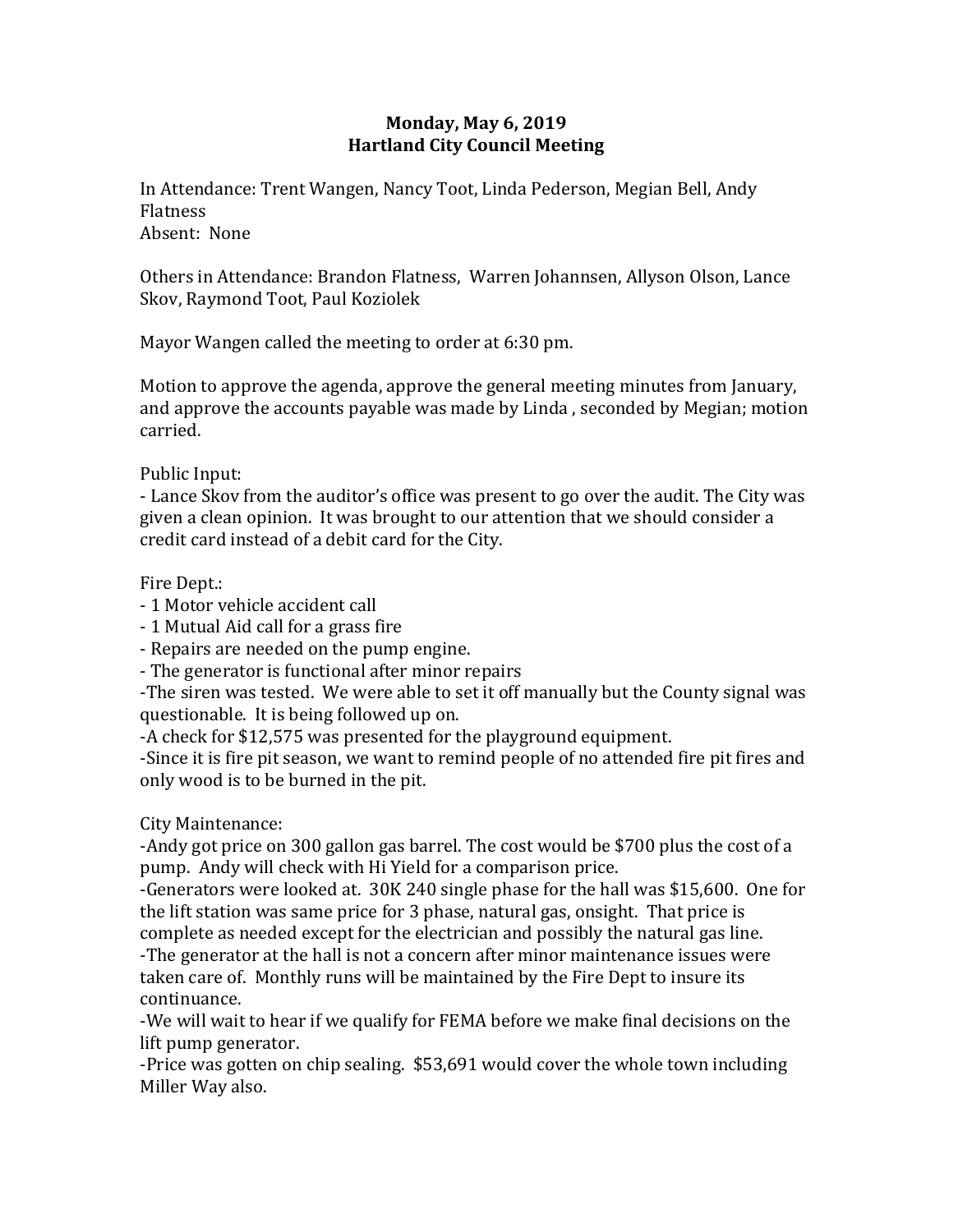-Frost issues occurred in a few various areas in town that will need to be dealt with before anything is done.

-A price on a dumpster is \$386 for a 20 yd that will be placed for park equipment garbage and various other needs.

-The playground should be able to be installed in the early part of June.

-The new electronic lock for the fire hall door should arrive tomorrow.

-It was decided that Hartland will insure the street sweeper and bill Freeborn for half of the premium. Allyson will notify Freeborn of the decision since they have not responded to our inquiries.

-The water bill box needs adjusting to insure the integrity of the contents, Andy will take care of that.

-Summer mowing help is being considered but the contestant is under the age of 16. Allyson will check with the insurance company to see if the age is an issue.

City Clerk Updates:

-Several people have asked about the benches and their cost. Andy stated the cost is \$680 per bench and we could still use 2 benches in town. Nancy Toot wants to donate one in memory of her parents. This will be from all of the Olson daughters. -Megian motioned to order 2 benches and Nancy seconded, motion carried. This will save shipping on the 2<sup>nd</sup> bench. Andy will take care of the order.

Council Concerns:

-Fee schedule will be addressed next month.

-Cat food is being dumped in the alley

-Gazebo is in need of staining again.

-Bushes in town entrance are trashy from garbage blowing into them.

-Megian addressed the donations for the park equipment. Various amounts were received from various local businesses and a private citizen. Linda motioned to accept the donations and Nancy  $2<sup>nd</sup>$ , motion carried. Thank yous will be sent to each donor.

-Nancy will look to see if we have an ordinance for the amount of time a vehicle can be parked on the street.

-Andy will follow up after the 15<sup>th</sup> with anyone who has not honored our letters from last month.

Mayor Updates: -None

Miscellaneous:

-Raymond Toot was concerned about youth on recreational vehicles. It is not the City concern.

-Next meeting is Monday, June 3 at 6:30pm

-Linda motioned to adjourn the meeting at 7:44, Megian seconded; motion carried.